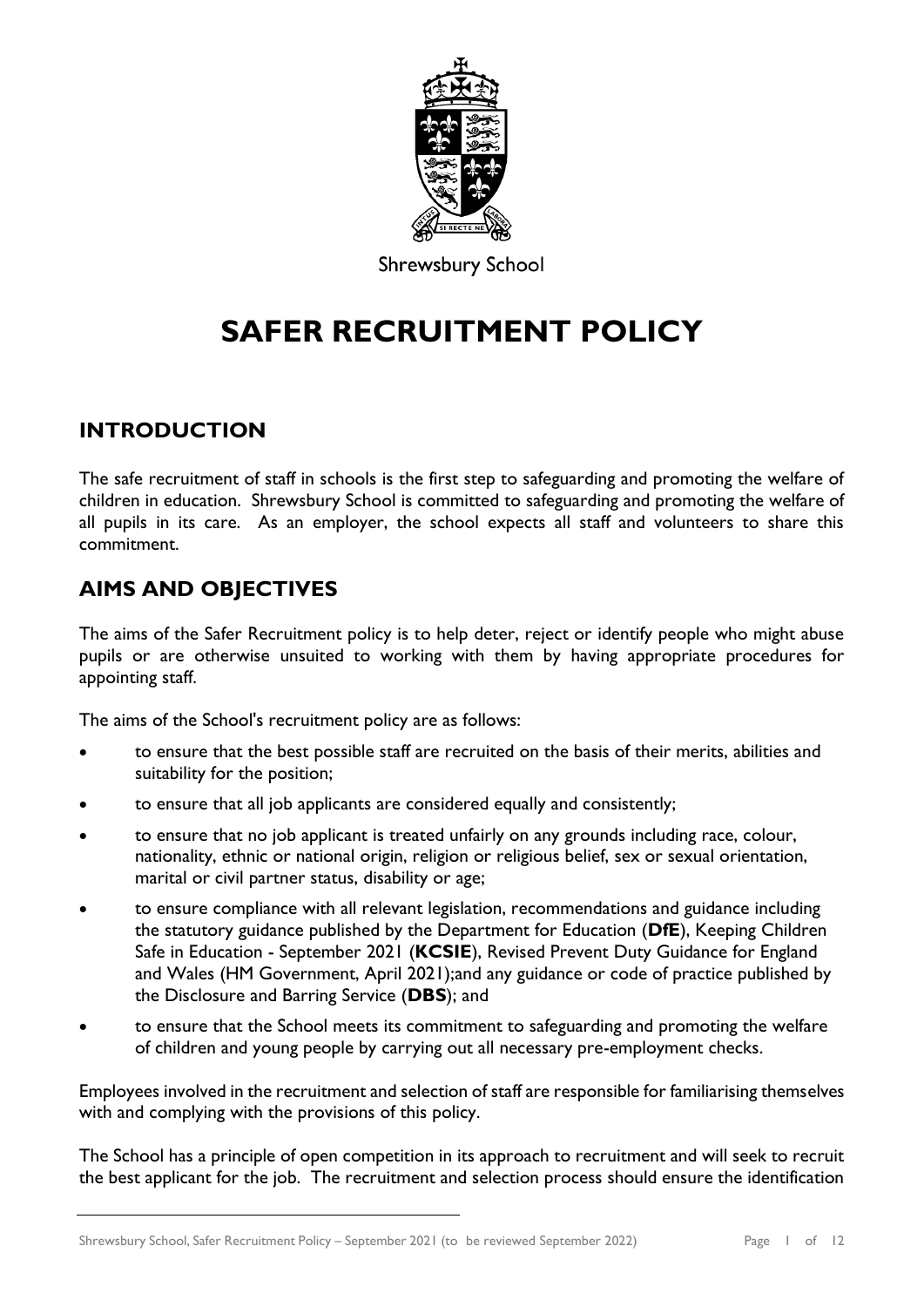of the person best suited to the job at the school based on the applicant's abilities, qualification, experience and merit as measured against the job description and person specification.

The recruitment and selection of staff will be conducted in a professional, timely and responsive manner and in compliance with current employment legislation, and relevant safeguarding legislation and statutory guidance (including KCSIE 2021 and Prevent Duty Guidance).

If a member of staff involved in the recruitment process has a close personal or familial relationship with an applicant they must declare it as soon as they are aware of the individual's application and avoid any involvement in the recruitment and selection decision-making process.

The school aims to operate this procedure consistently and thoroughly while obtaining, collating, analysing and evaluating information from and about applicants applying for job vacancies at Shrewsbury School.

# **ROLES AND RESPONSIBILTIES**

It is the responsibility of the governing body to:

- Ensure the school has effective policies and procedures in place for recruitment of all staff and volunteers in accordance with DfE guidance and legal requirements.
- Monitor the school's compliance with them.

It is the responsibility of the Headmaster, Bursar and other Managers involved in recruitment to:

- Ensure that the school operates safe recruitment procedures and makes sure all appropriate checks are carried out on all staff and volunteers who work at the school.
- To monitor contractors' and agencies' compliance with this document.
- Promote welfare of children and young people at every stage of the procedure.

The governing body has delegated responsibility to the Headmaster (teaching staff) and Bursar (support staff) to lead in all appointments. School governors may be involved in staff appointments but the final decision will rest with the Headmaster/Bursar.

# **Definition of Regulated Activity and Frequency**

Any position undertaken at, or on behalf of the School will amount to "regulated activity" if it is carried out:

- frequently, meaning once a week or more; or
- overnight, meaning between 2.00 am and 6.00 am; or
- satisfies the "period condition", meaning four times or more in a 30-day period; and
- provides the opportunity for contact with children.

Roles which are carried out on an unpaid/voluntary basis will only amount to regulated activity if, in addition to the above, they are carried out on an unsupervised basis.

The School is not permitted to check the Children's Barred List unless an individual will be engaging in "regulated activity". The School is required to carry out an enhanced DBS check for all staff, supply staff and governors who will be engaging in regulated activity. However, the School can also carry out an enhanced DBS check on a person who would be carrying out regulated activity but for the fact that they do not carry out their duties frequently enough i.e. roles which would amount to regulated activity if carried out more frequently.

Shrewsbury School, Safer Recruitment Policy – September 2021 (to be reviewed September 2022) Page 2 of 12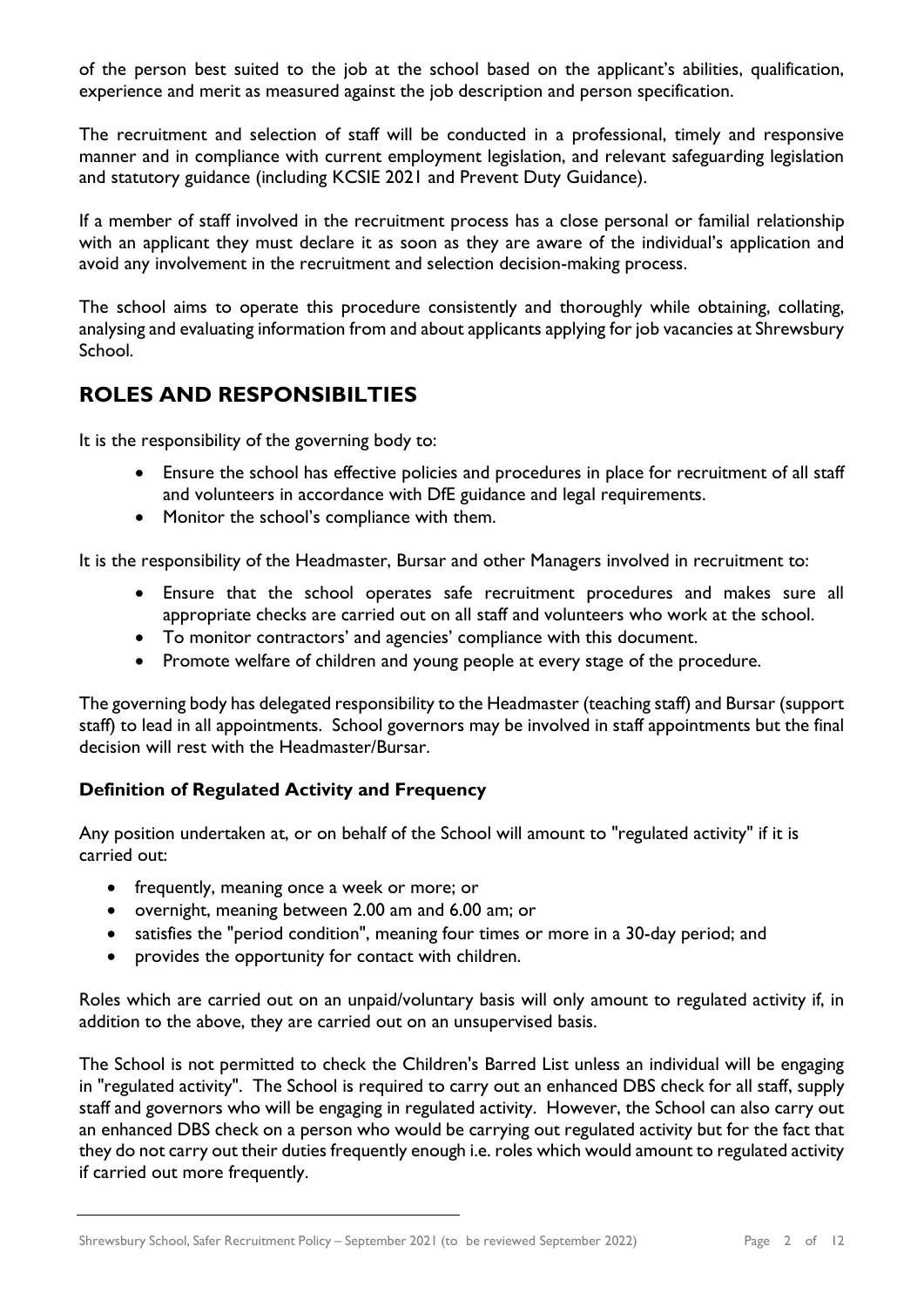# **RECRUITMENT AND SELECTION PROCEDURE**

#### **Advertising**

To ensure equality of opportunity, the school will advertise all vacant posts to encourage as wide a field of applicant as possible, normally this entails an external advertisement.

Any advertisement will make clear the school's commitment to safeguarding and promoting the welfare of children.

All documentation relating to applicants will be treated confidentially in accordance with the Data Protection Act (DPA18).

#### **Application Forms**

Shrewsbury School uses its own application form and all applicants for employment will be required to complete an application form containing questions about their academic and full employment history and their suitability for the role (in addition all applicants are required to account for any gaps or discrepancies in employment history). Applicants submitting an incomplete application form will not be shortlisted.

(Declaration for short listed candidates…The application form will include the applicant's declaration regarding convictions and working with children, and will make it clear that the post is exempt from the provisions of the Rehabilitation of Offenders Act 1974. CVs will not be accepted in place of an application form.

It is unlawful for the School to employ anyone who is barred from working with children. It is a criminal offence for any person who is barred from working with children to apply for a position at the School. All applicants will be made aware that providing false information is an offence and could result in the application being rejected, or summary dismissal if the applicant has been selected, and referral to the police and/or the DBS.

#### **Job Descriptions and Person Specifications**

A job description is a key document in the recruitment process, and must be finalised prior to taking any other steps in the process. It will clearly and accurately set out the duties and responsibilities of the job role.

The person specification is of equal importance and informs the selection decision. It details the skills, experience, abilities and expertise that are required to do the job. The person specification will include a specific reference to suitability to work with children in a boarding environment.

#### **References**

References for short-listed applicants will be sent for immediately after short-listing. The only exception is where an applicant has indicated on their application form that they do not wish their current employer to be contacted at that stage. In such cases, this reference will be taken up immediately after interview.

All offers of employment will be subject to the receipt of a minimum of two references which are considered satisfactory by the School. One of the references must be from the applicant's current or most recent employer. If the current/most recent employment does/did not involve work with children, then the second reference should be from the employer with whom the applicant most recently worked with children. The referee should not be a relative. References will always be sought and obtained directly from the referee and their purpose is to provide objective and factual information to support appointment decisions.

Shrewsbury School, Safer Recruitment Policy – September 2021 (to be reviewed September 2022) Page 3 of 12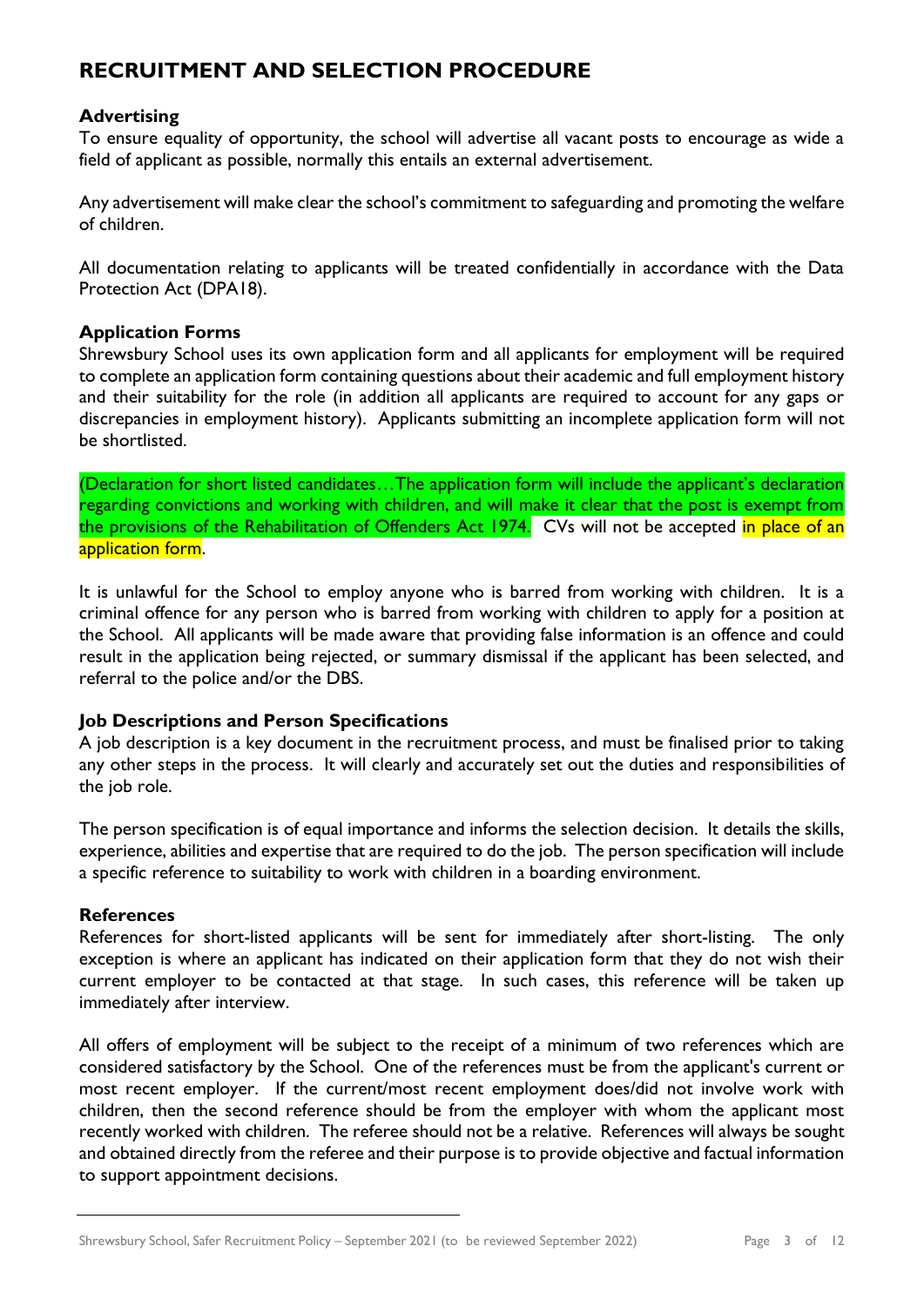All referees will be asked whether they believe the applicant is suitable for the job for which they have applied and whether they have any reason to believe that the applicant is unsuitable to work with children. Referees will also be asked to confirm that the applicant has not been radicalised, so that they do not support terrorism or any form of "extremism".

Please note that no questions will be asked about health or medical fitness prior to any offer of employment being made.

Any discrepancies or anomalies will be followed up. Direct contact by phone will be undertaken with each referee to verify the reference.

The School does not accept open references, testimonials or references from relatives.

#### **Interviews**

There will be a face-to-face interview wherever possible, and a minimum of two interviewers will see the applicants for the vacant position. The interview process will explore the applicant's ability to carry out the job description and meet the person specification. It will enable the panel to explore any anomalies or gaps which have been identified in order to satisfy themselves that the chosen applicant can meet the safeguarding criteria (in line with Safer Recruitment Training). **[KCSIE para** 206&207]

Any information in regard to past disciplinary action or allegations, cautions or convictions will be discussed and considered in the circumstance of the individual case during the interview process, if it has been disclosed on the application form.

[KCSIE mentions two people to do shortlisting (para 202)]

At least one member of any interviewing panel will have undertaken safer recruitment training or refresher training as applicable.

All applicants who are invited to an interview will be required to bring evidence of their identity, address and qualifications. Original documents will only be accepted and photocopies will be taken. Unsuccessful applicant documents will be destroyed 6 months after the recruitment programme.

# **OFFER OF APPOINTMENT AND NEW EMPLOYEE PROCESS**

In accordance with the recommendations set out in KCSIE and the requirements of the Education (Independent School Standards) Regulations 2014 and the *Boarding schools: national minimum standards* the School carries out a number of pre-employment checks in respect of all prospective employees.

If it is decided to make an offer of employment following the **formal interview**, any such offer will be conditional on the following:

- the agreement of a mutually acceptable start date and the signing of a contract incorporating the School's standard terms and conditions of employment;
- verification of the applicant's identity (if not previously been verified);
- the receipt of two references (one of which must be from the applicant's most recent employer) which the School considers to be satisfactory;
- for positions which involve "teaching work":
	- i. the School being satisfied that the applicant is not, and has never been, the subject of a sanction, restriction or prohibition issued by the Teaching Regulation Agency (formerly National College for Teaching and Leadership), or any predecessor or successor body, or by a regulator of the teaching profession in any other European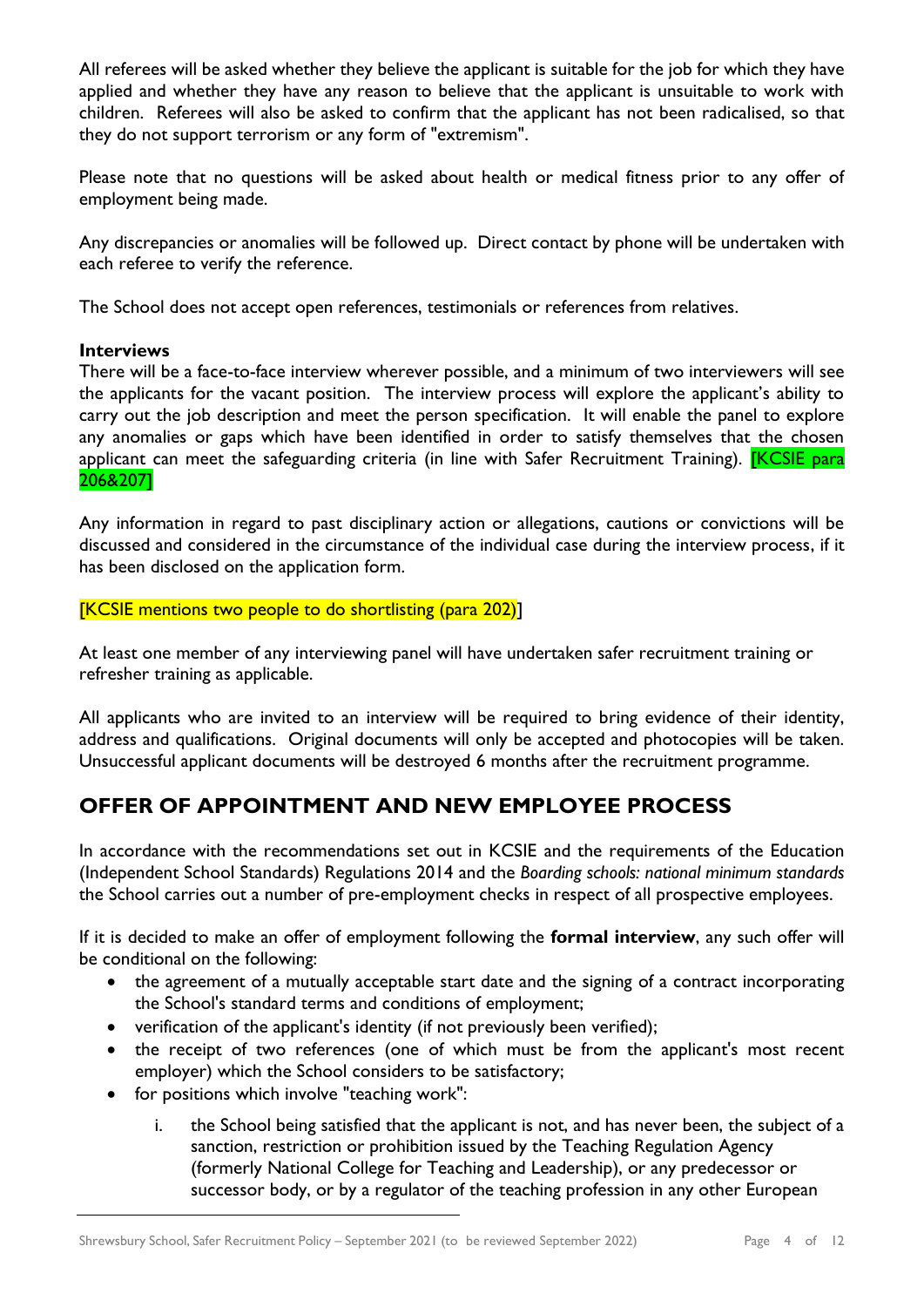Economic Area country which prevents the applicant working at the School or which, in the School's opinion, renders the applicant unsuitable to work at the School; and

- $\frac{1}{1}$  the School being satisfied that the applicant is not, and has never been, the subject of any proceedings before a professional conduct panel or equivalent body in the UK or any other country for any reason which prevents the applicant working at the School or which, in the School's opinion, renders the applicant unsuitable to work at the School; **[KCSIE 2021 INCLUDES REQUIREMENTS PARA 262-267]**
- where the position amounts to "regulated activity the receipt of an enhanced disclosure from the DBS which the School considers to be satisfactory;
- where the position amounts to "regulated activity" confirmation that the applicant is not named on the Children's Barred List<sup>1</sup>;
- confirmation that the applicant is not subject to a direction under section 142 of the Education Act 2002 which prohibits, disqualifies or restricts them from providing education at a school, taking part in the management of an independent school or working in a position which involves regular contact with children;
- confirmation that the applicant is not subject to a direction under section 128 of the Education and Skills Act 2008 which prohibits, disqualifies or restricts them from being involved in the management of an independent school;
- verification of the applicant's medical fitness for the role;
- verification of the applicant's right to work in the UK;
- any further checks which are necessary as a result of the applicant having lived or worked outside of the UK; and
- verification of professional qualifications which the School deems a requirement for the post, or which the applicant otherwise cites in support of their application (where not previously verified), including verification of QTS status via the TRA Employer Access Service.

Whether a position amounts to "regulated activity" must therefore be considered by the School in order to decide which checks are appropriate. It is however likely that in nearly all cases the School will be able to carry out an enhanced DBS check and a Children's Barred List check.

A personal file checklist will be used to track and audit paperwork obtained in accordance with Safer Recruitment Training. The checklist will be retained on personal files.

# **The Rehabilitation of Offenders Act 1974**

The Rehabilitation of Offenders Act 1974 does not apply to positions which involve working with, or having access to pupils. Therefore, any convictions and cautions that would normally be considered 'SPENT' **must be** declared when applying for any position at Shrewsbury School.

# **DBS (Disclosure and Barring Service) Check**

The School applies for an enhanced disclosure from the DBS and a check of the Children's Barred List (now known as an Enhanced Check for Regulated Activity) in respect of all positions at the School which amount to "regulated activity" as defined in the Safeguarding Vulnerable Groups Act 2006 (as amended). The purpose of carrying out an Enhanced Check for Regulated Activity is to identify whether an applicant is barred from working with children by inclusion on the Children's Barred List and to obtain other relevant suitability information.

<sup>1</sup> *The School is not permitted to check the Children's Barred List unless an individual will be engaging in "regulated activity". The School is required to carry out an enhanced DBS check for all staff, supply staff and governors who will be engaging in regulated activity. However, the School can also carry out an enhanced DBS check on a person who would be carrying out regulated activity but for the fact that they do not carry out their duties frequently enough i.e. roles which would amount to regulated activity if carried out more frequently.*

Shrewsbury School, Safer Recruitment Policy – September 2021 (to be reviewed September 2022) Page 5 of 12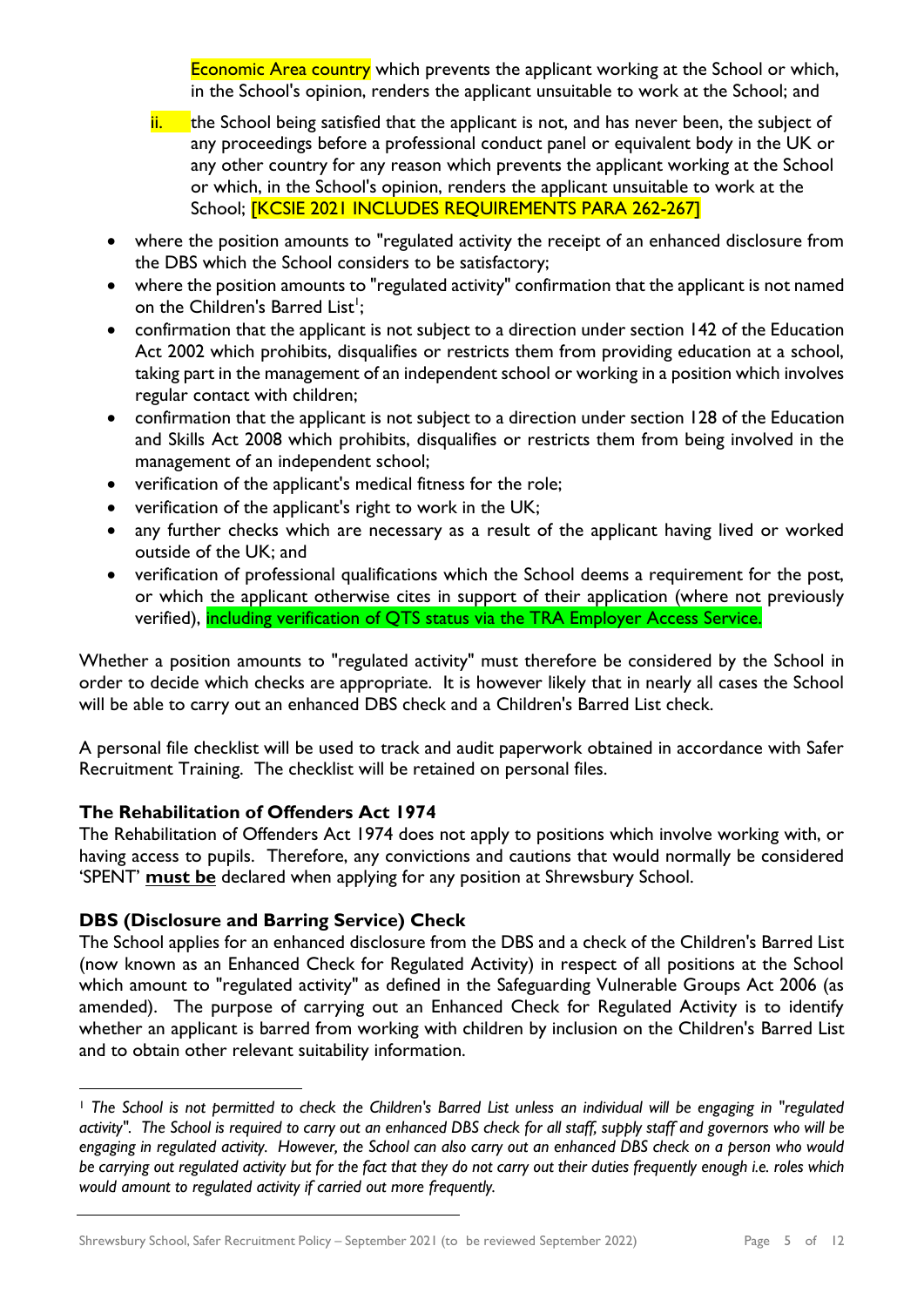It is the School's policy that the DBS disclosure **must be** obtained before the commencement of employment of **any** new employee.

It is the School's policy to re-check employees' DBS Certificates every three years and in addition any employee who takes leave for more than three months (ie maternity leave, career break etc) must be re-checked before they return back to work.

Members of staff at Shrewsbury School are aware of their obligation to inform the Bursar or the HR Department of any cautions or convictions that arise between these checks taking place.

DBS checks will still be requested for applicants with recent periods of overseas residence and those with little or no previous UK residence.

#### **Portability of DBS Certificates Checks**

Staff may wish to join the DBS Update Service if they are likely to require another check in the future. Applicants may sign up to the Service for a fee of  $\angle 13$  per annum, which is payable by the applicant.

This allows for portability of a Certificate across employers. The School will:

- Obtain consent from the applicant to carry out an update search.
- Confirm the Certificate matches the individual's identity.
- Examine the original certificate to ensure that it is for the appropriate workforce and level of check, ie enhanced certificate/enhanced including barred list information.

The Update check would identify and advise whether there has been any change to the information recorded, since the initial Certificate was issued. Applicants will be able to see a full list of those organisations that have carried out a status check on their account.

#### **DBS Certificate**

The DBS no longer issue Disclosure Certificates to employers, therefore employees/applicants should bring their original Certificate to the Human Resources Department, The Bursary, Kingsland House (for employees within 7 days of issue or applicants before they commence work or any project involving regulated activity).

#### **Dealing with convictions**

The school operates a formal procedure if a DBS Certificate is returned with details of convictions. Please also see 'Recruitment of Ex-offenders' policy and procedure.

Consideration will be given to the Rehabilitation of Offenders Act 1974 and also:

- the nature, seriousness and relevance of the offence;
- how long ago the offence occurred;
- one-off or history of offences;
- changes in circumstances,
- decriminalisation and remorse.

A formal meeting will take place face-to-face to establish the facts with the Head of Human Resources. A decision will be made following this meeting. In the event that relevant information (whether in relation to previous convictions or otherwise) is volunteered by an applicant during the recruitment process or obtained through a disclosure check, the Head of Human Resources will evaluate all of the risk factors above before a position is offered or confirmed.

Shrewsbury School, Safer Recruitment Policy – September 2021 (to be reviewed September 2022) Page 6 of 12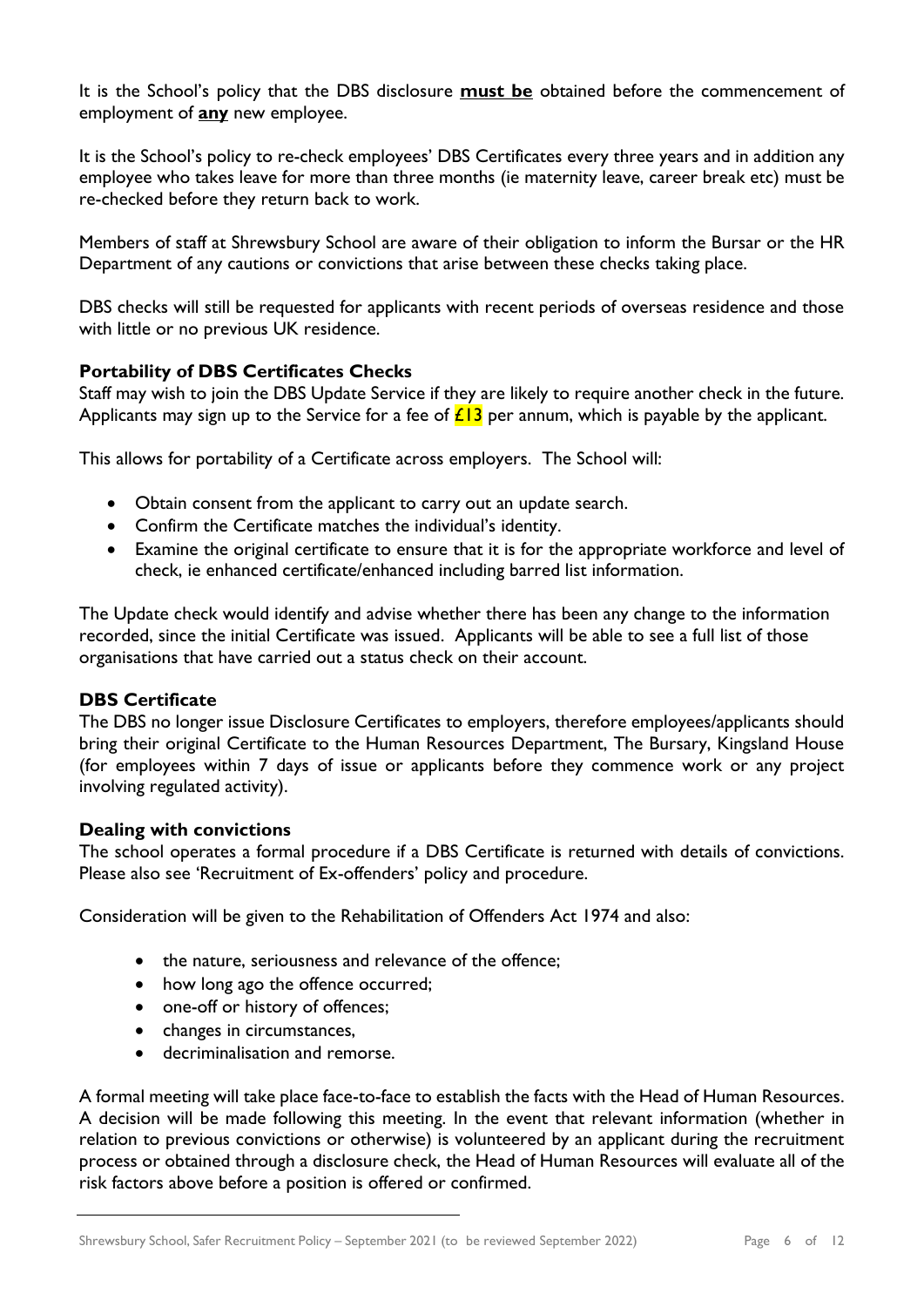If an applicant wishes to dispute any information contained in a disclosure, they may do so by contacting the DBS. In cases where the applicant would otherwise be offered a position were it not for the disputed information, the School may, where practicable and at its discretion, defer a final decision about the appointment until the applicant has had a reasonable opportunity to challenge the disclosure information.

#### **Secretary of State Prohibition Orders (Teaching & Management roles)**

In all cases where an applicant is to undertake a teaching role of any kind, a Prohibition Order check will be made using the Employer Access Online Service. It is anticipated that this will be performed at offer stage. A person who is prohibited from teaching must not be appointed to work as a teacher in such a setting.

Prohibition orders are made by the Secretary of State following consideration by a professional conduct panel convened by the Teaching Regulation Agency. Pending such consideration, the Secretary of State may issue an interim prohibition order if it is considered to be in the public interest to do so. A section 128 direction 39 prohibits or restricts a person from taking part in the management of an independent school.

A person who is prohibited is unable to participate in any management of an independent school, a governor on any governing body in an independent school, or a management position that retains or has been delegated any management responsibilities. A check for a section 128 direction will be carried out using the Teacher Services' system. Where the person will be engaging in regulated activity, a DBS barred list check will also identify any section 128 direction.

# **Proof of identity, Right to Work in the UK & Verification of Qualifications and/or professional status.**

All applicants invited to attend an interview at the school will be required to bring their identification documentation such as passport, birth certificate, driving licence etc. with them as proof of identity/eligibility to work in UK in accordance with the Immigration, Asylum and Nationality Act 2006 and DBS identity checking guidelines. The School does not discriminate on the grounds of age.

Where an applicant claims to have changed their name by deed poll or any other means (eg marriage, adoption, statutory declaration) they will be required to provide documentary evidence of the change. In addition, applicants must be able to demonstrate that they have actually obtained any academic or vocational qualification legally required for the position and claimed in their application form.

# **Medical Fitness**

The School is legally required to verify the medical fitness of anyone to be appointed to a post at the School, **after** an offer of employment has been made but **before** the appointment can be confirmed.

All applicants are requested to complete a medical questionnaire and where appropriate a doctor's medical report may be required. This information will be reviewed against the Job Description and the Person Specification for the particular role, together with details of any other physical or mental requirements of the role.

The School is aware of its duties under the Equality Act 2010. No job offer will be withdrawn without first consulting with the applicant, obtaining medical evidence and considering reasonable adjustments.

#### **Overseas checks**

The School, in accordance with the UK Visas and Immigration (UKVI) will, if applicable, sponsor new foreign nationals (see Certificate of Sponsorship section).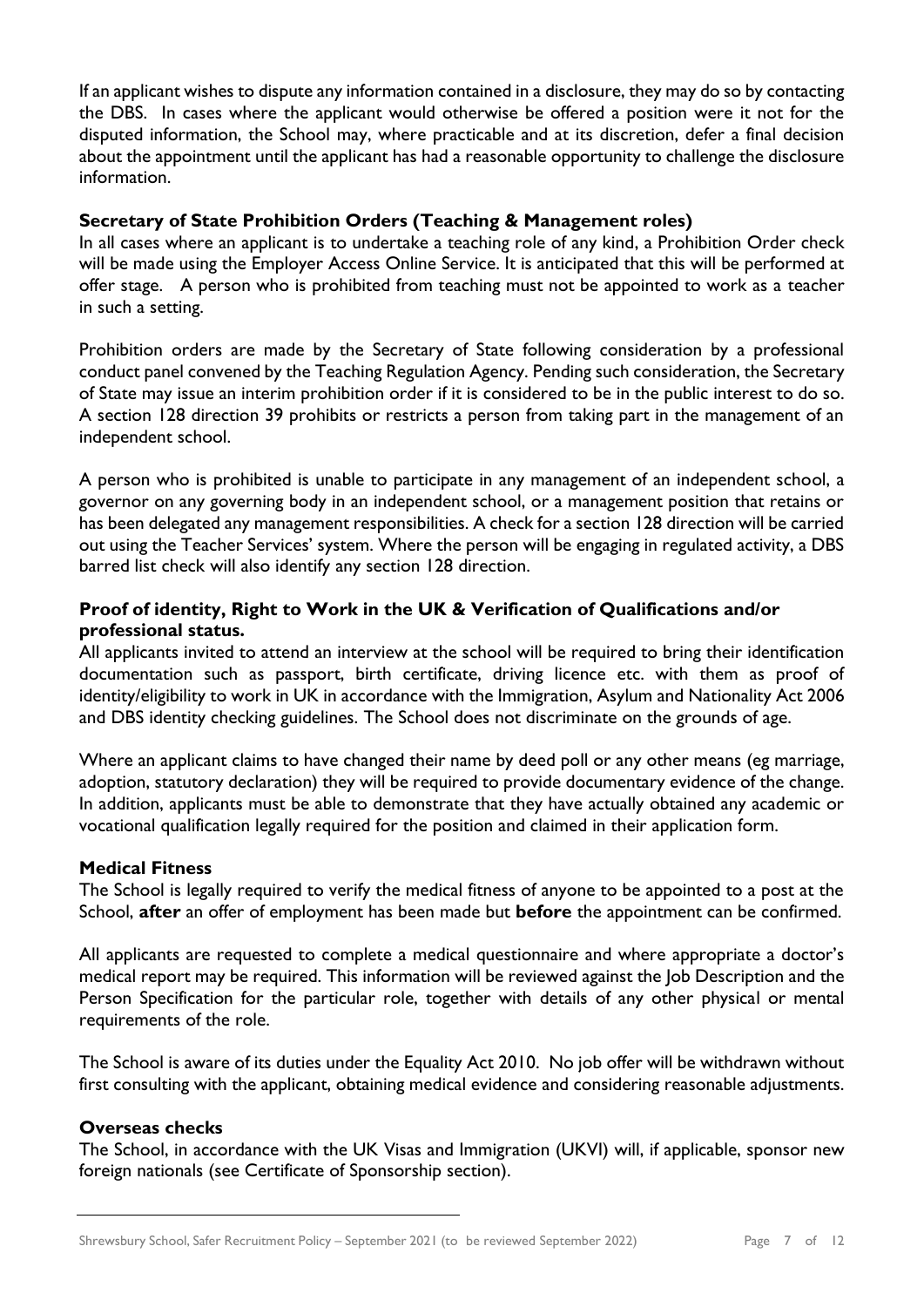In addition, applicants who have lived/travelled abroad for more than 3 months will need to obtain a criminal records check from the relevant country The applicant will not be permitted to commence work until the overseas information has been received and is considered satisfactory by the School.

# **Certificates of Sponsorship (CoS)**

If an appointed applicant is a national of a non-EEA country, a CoS may be required. Before any offer of employment is made, the Interviewing Managers should consult with the Human Resources Department to establish whether the school has any unallocated Sponsorship Certificates.

Criteria for issuing a CoS are:

- The job is in a "designated shortage" occupation, or
- It passes the Resident Labour Market Test (RLMT)
- The job is at NQF6 Level or above
- Minimum salary levels as stated by the UKVI are met.

Only the Human Resources Department will be able to issue a CoS. In addition to the CoS the applicant must apply for entry clearance/leave to remain through the UKVI and comply with the UKVI requirements.

The process can take up to three months and staff cannot, under any circumstances, be employed until permission is given.

Detailed advice on the above is available from the Human Resources Department.

#### **Induction Programme**

All new employees will be given an induction programme which will clearly identify the school policies and procedures, including the Child Protection Policy, the Code of Conduct, and KCSIE, and make clear the expectations which will govern how staff carry out their roles and responsibilities.

# **Single Centralised Register of Members of Staff**

In addition to the various staff records kept in school and on individual personnel files, a single centralised record of recruitment and vetting checks is kept in accordance with the Education (Independent School Standards) Regulations 2014 requirements. This is kept up-to-date and retained by the Human Resources Department in Kingsland House. The Single Centralised Register will contain details of the following:-

- All employees who are employed to work at the school;
- all employees who are employed as supply staff to the school whether employed directly or through an agency;
- all others who have been chosen by the school to work in regular contact with children. This will cover volunteers, governors, peripatetic staff and people brought into the school to provide additional teaching or instruction for pupils but who are not staff members, eg sports coaches etc.

A designated Governor will be responsible for auditing the Single Centralised Register and reporting his/her findings to the full Governing Body during the Summer Term meeting.

# **Record Retention/Data Protection**

The School is legally required to undertake the above pre-employment checks. Therefore, if an applicant is successful in their application, the School will retain on their personnel file any relevant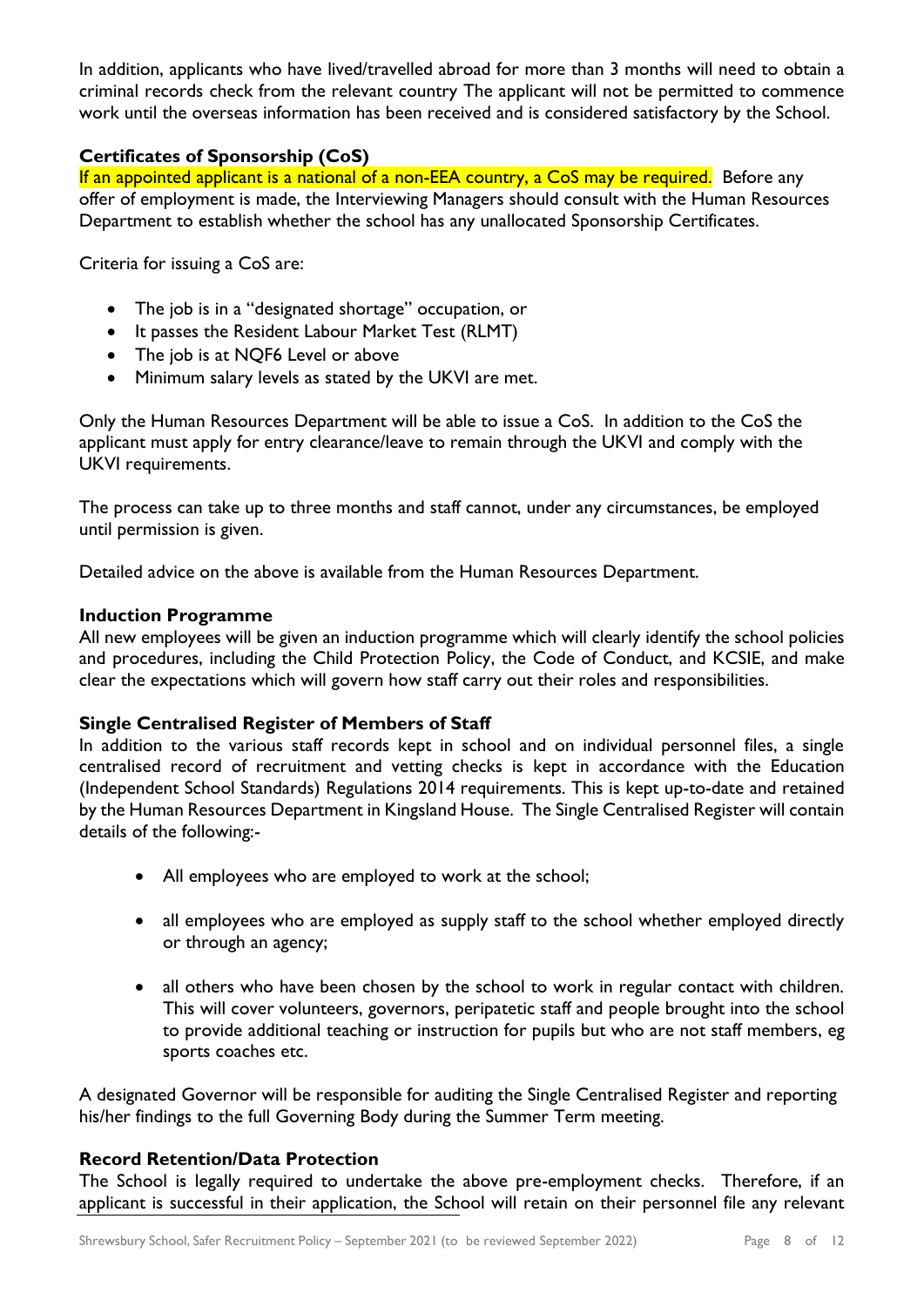information provided as part of the application process. This will include copies of documents used to verify identity, right to work in the UK, medical fitness and qualifications. Medical information may be used to help the School to discharge its obligations as an employer, eg so that the School may consider reasonable adjustments if an employee suffers from a disability or to assist with any other workplace issue.

This documentation will be retained by the School for the duration of the successful applicant's employment with the School. All information retained on employees is kept centrally in the Human Resources Office in a locked and secure cabinet.

The same policy applies to any suitability information obtained about volunteers involved with School activities.

Shrewsbury School will retain all interview notes on all unsuccessful applicants for a period of 6 months, after which time the notes will be confidentially destroyed (ie shredded). The 6-month retention period is in accordance with the General Data Protection Regulations (GDPR) [DPA18].

#### **Ongoing Employment**

Shrewsbury School recognises that safer recruitment and selection is not just about the start of employment, but should be part of a larger policy framework for all staff. The school will therefore provide ongoing training and support for all staff, as identified through the Annual Review/appraisal procedure.

#### **Leaving Employment at Shrewsbury School**

Despite the best efforts to recruit safely, there will be occasions when allegations of serious misconduct or abuse against children and young people are raised. This policy is primarily concerned with the promotion of safer recruitment and details the pre-employment checks that will be undertaken prior to employment being confirmed. Whilst these are pre-employment checks the School also has a legal duty to make a referral to the DBS in circumstances where an individual:

- has applied for a position at the School despite being barred from working with children; or
- has been removed by the School from working in regulated activity (whether paid or unpaid), or has resigned prior to being removed, because they have harmed, or pose a risk of harm to, a child.

If the individual referred to the DBS is a teacher, the School may also decide to make a referral to the Teaching Regulation Agency.

#### **Contractors and agency staff**

Contractors engaged by the School must complete the same checks for their employees that the School is required to complete for its staff. The School requires confirmation that these checks have been completed before employees of the Contractor can commence work at the School.

Agencies who supply staff to the School must also complete the pre-employment checks which the School would otherwise complete for its staff. Again, the School requires confirmation that these checks have been completed before an individual can commence work at the School.

The School will independently verify the identity of staff supplied by contractors or an agency in and will require the provision of the original DBS certificate before contractors or agency staff can commence work at the School.

# **Visiting Speakers (and Prevent Duty)**

Shrewsbury School, Safer Recruitment Policy – September 2021 (to be reviewed September 2022) Page 9 of 12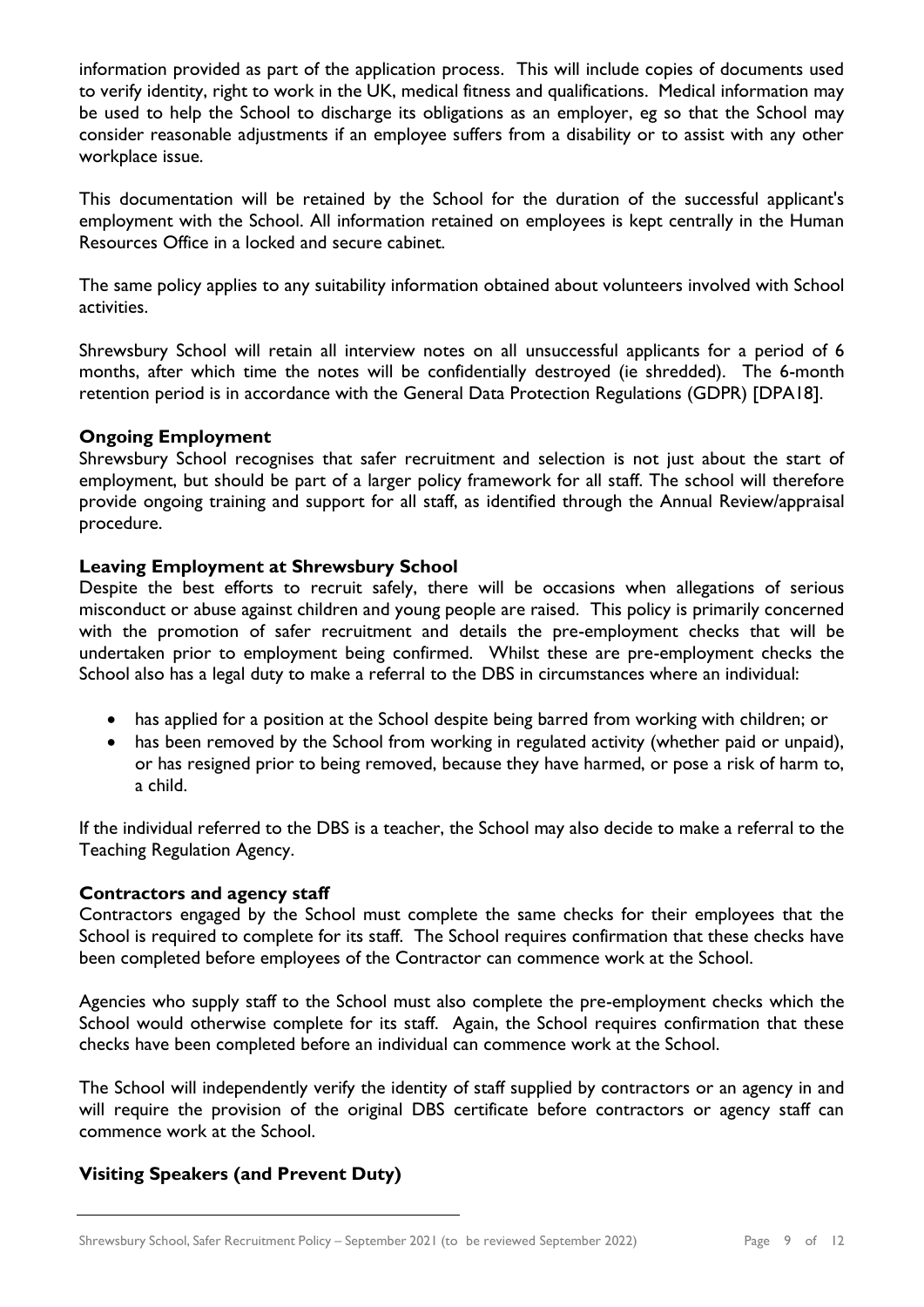The Prevent Duty Guidance requires the School to have clear protocols for ensuring that any visiting speakers, whether invited by staff or by pupils, are suitable and appropriately supervised.

The School is not permitted to obtain a DBS disclosure or Children's Barred List information on any visiting speaker who does not engage in regulated activity at the School or perform any other regular duties for or on behalf of the School.

All visiting speakers will be subject to the School's usual visitors signing in protocol [Security on Site Policy]. This will include signing in and out at Reception, the wearing of a visitor's badge at all times and being escorted by a fully vetted member of staff between appointments.

The School will also obtain such formal or informal background information about a visiting speaker as is reasonable in the circumstances to decide whether to invite and/or permit a speaker to attend the School. In doing so, the School will always have regard to the Visitors and Security Policy, the Prevent Duty Guidance and the definition of "extremism" set out in KCSIE which states:

*"'Extremism' is vocal or active opposition to fundamental British values, including democracy, the rule of law, individual liberty and mutual respect and tolerance of different faiths and beliefs. We also include in our definition of extremism calls for the death of members of our armed forces, whether in this country or overseas. Terrorist groups very often draw on extremist ideas developed by extremist organisations.*"

In fulfilling its Prevent Duty obligations the School does not discriminate on the grounds of race, colour, nationality, ethnic or national origin, religion or religious belief, sex or sexual orientation, marital or civil partner status, disability or age.

# **Volunteers**

The School will request an enhanced DBS disclosure and Children's Barred List information on all volunteers undertaking regulated activity with pupils at or on behalf of the School (the definition of regulated activity set out above will be applied to all volunteers).

Under no circumstances will the School permit an unchecked volunteer to have unsupervised contact with pupils.

It is the School's policy that a new DBS certificate is required for volunteers who will engage in regulated activity but who have not been involved in any activities with the School for three consecutive months or more. Those volunteers who are likely to be involved in activities with the School on a regular basis may be required to sign up to the DBS update service as this permits the School to obtain up to date criminal records information without delay prior to each new activity in which a volunteer participates.

In addition the School will seek to obtain such further suitability information about a volunteer as it considers appropriate in the circumstances. This may include (but is not limited to the following):

- formal or informal information provided by staff, parents and other volunteers;
- character references from the volunteer's place of work or any other relevant source; and
- an informal safer recruitment interview.

# **Monitoring and Evaluation**

The Head of Human Resources will be responsible for ensuring that this policy is monitored and evaluated throughout the school. This will be undertaken through formal audits of job vacancies and a yearly Safer Recruitment Evaluation audit which will be presented to the Headmaster/Bursar to report to the governing body. (See appendix one)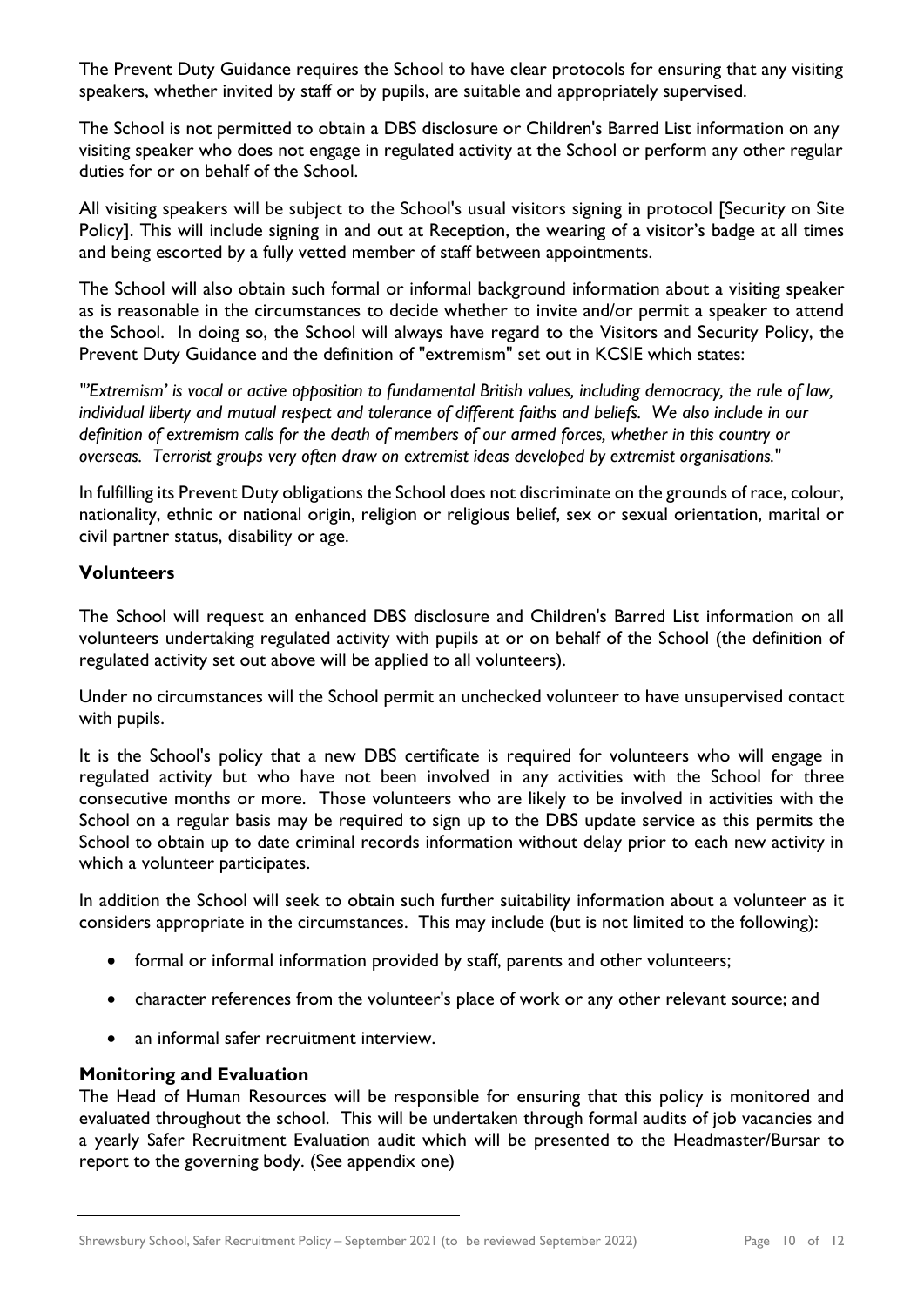MJW September 2021 (To be reviewed September 2022)